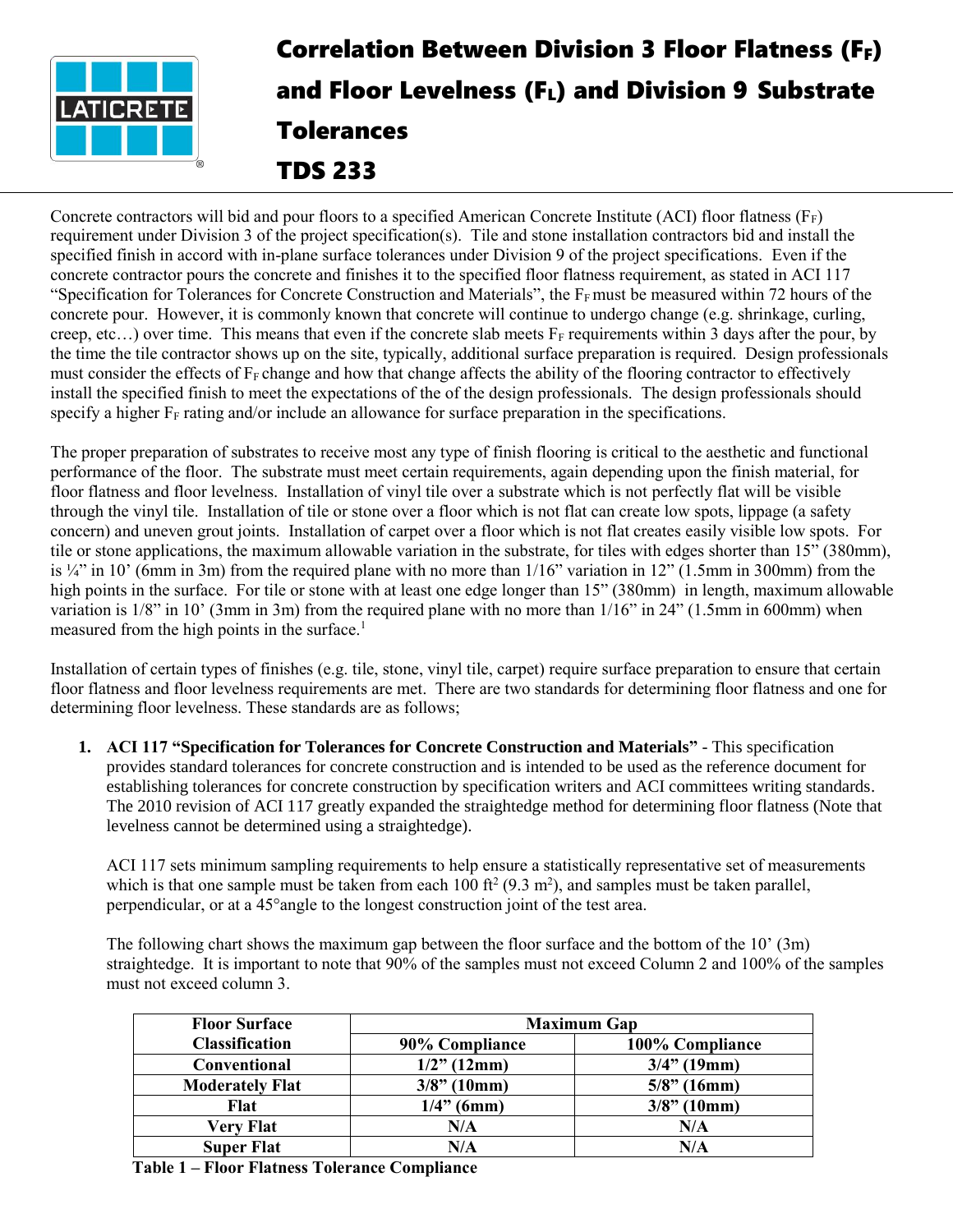The familiar 1/8" in 10' (3mm in 3 m) tolerance is not an option with ACI 117, which may present some difficulties for specifying slab tolerances for certain types of floor coverings. Consult the finish flooring manufacturer's instructions for acceptable substrate flatness tolerances.

2. **ASTM E1155 "Standard Test Method for Determining F<sup>F</sup> Floor Flatness and F<sup>L</sup> Floor Levelness Numbers"** – ASTM E1155 addresses a quantitative method of measuring floor surface profiles to obtain estimates of the floor's characteristic F<sub>F</sub> Floor Flatness and F<sub>L</sub> Floor Levelness Profile Numbers (F-Numbers). This standard establishes the method for measuring F-Numbers by using a statistical analysis of measured points which are 12" (300mm) apart taken along straight lines in a prescribed pattern within each sample area. A sample area must exceed 320 ft<sup>2</sup> (29.6 m<sup>2</sup>), must be at least 8' (2.4 m) wide, and must not cross a construction joint.<sup>2</sup>

ASTM E1155 provides statistical information concerning floor surface profiles and the results of this test method are used primarily to establish compliance of randomly trafficked floor surfaces with specified  $F_F$  Floor Flatness and F<sup>L</sup> Floor Levelness tolerances, evaluate the effect of different construction methods on resulting floor surface flatness and levelness, and investigate the curling and deflection of floor surfaces.<sup>3</sup>

These F-Numbers use dimensionless symbols to designate both flatness and levelness and are designated as;

 $F_F$  Floor Flatness – variation from surface plane (bumpiness)

 $F<sub>L</sub>$  Floor Levelness – variation from horizontal plane (pitch)

To specify F-Numbers correctly, two values are required for flatness and levelness:

- Specified Overall (SO  $F_F$  and SO  $F_L$ ) these are the numbers as specified in the construction documents.
- Minimum Local (ML F<sub>F</sub> and ML F<sub>L</sub>) these are the minimum tolerances for the floor or slab to be usable (usually 60% of the Specified Overall value). Defects which exceed the Minimum Local value normally require some type of remediation (typically grinding, or, the use of a self-leveling underlayment).

F-Numbers must be measured within 72 hours of placing the slab because it ensures that the quality of the concrete contractor's quality is being measured. If the measurements are delayed, shrinkage, curling and other factors which are outside of the concrete contractor's control can influence the results. Levelness tolerances apply only to slab-on-grade and suspended slabs which are shored when tested.<sup>4</sup>

| <b>Floor Surface Classification</b> | SOFF | SOF <sub>L</sub> |
|-------------------------------------|------|------------------|
| <b>Conventional</b>                 | 20   | 15               |
| <b>Moderately Flat</b>              | 25   |                  |
| Flat                                | 35   | 25               |
| <b>Very Flat</b>                    | 45   | 35               |
| <b>Super Flat</b>                   | 60   |                  |

**Table 2 – F-Number Method Reference Chart**

Conventional floors are not suitable for applied finishes and are normally used for utility spaces and left exposed. Moderately flat floors are suitable for carpeted finishes in commercial buildings and low speed vehicular traffic in industrial buildings. Flat floors are suitable for tile, vinyl tile and similar finishes as well as for conventional fork-lift traffic in warehouses. Very flat floors are usually used for high-end industrial applications where high speed fork-lifts and other production equipment are used. Super flat floors are appropriate for very limited applications with random traffic such as television studios to minimize camera vibration.

The information on tile size and grout joint width, provided below in Tables  $3 \& 4$ , is not exact. The information is provided to show general guidelines on how to reconcile subfloor requirements contained in Division 3 and Division 9 of typical project specifications.